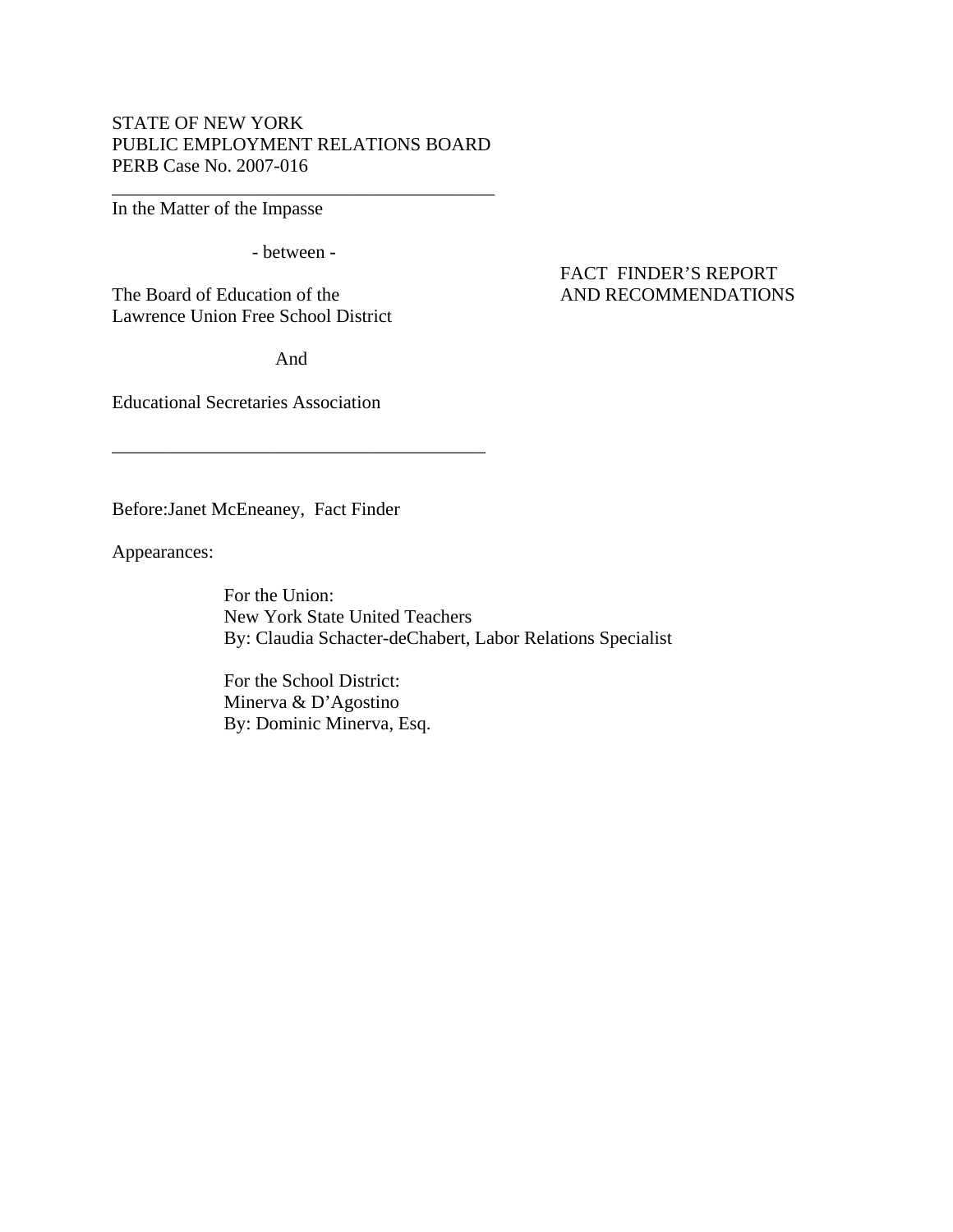# **FACT FINDER'S REPORT AND RECOMMENDATIONS**

 The Employer, Lawrence Union Free School District, is a public K-12 school district in the County of Nassau. The District operates four elementary schools, one middle school and one high school. Student enrollment has decreased in the past five years, dropping from 3,643 in 2003 to 3,193 in 2008. The District sold an elementary school in 2007, the proceeds being used to renovate other school facilities and invest in a tax reserve fund.

 The Educational Secretaries Association represents 53 clerical employees in the following Civil Service titles: Typist-Clerk, Senior Typist-Clerk, Stenographer, Senior Stenographer, Principal's Secretary, Account Clerk, Senior Account Clerk and Accountant.

 The parties were signatories to a collective bargaining agreement that expired on June 30, 2007. They met to negotiate a successor agreement, but failed to reach agreement.

 The Union submitted a Declaration of Impasse to the Public Employment Relations Board. In response, PERB appointed a mediator to assist the parties. The mediation efforts were unsuccessful with regard to salary, second-tier salary schedule, longevity, health insurance, optical insurance and accumulated sick days.

 Thereafter, the Fact Finder was appointed and a fact-finding hearing was held on November 4, 2008, at the offices of the School District. The representatives of the parties appeared and were afforded full opportunity to offer testimony, evidence and argument in support of their positions. The Employer's request to submit additional information the following week was granted during the hearing.

 The Employer subsequently asked to submit more information than it had originally requested. This request was granted over the objection of the Union. The District submitted written arguments concerning its reserve fund and the Union's submission of a previous Fact Finding report. The Union responded with written replies. The parties' arguments on these two issues are as follows:

# The District's Reserve Funds

# *The District argues:*

.

 The District maintains a reserve to fund outstanding obligations and guard against deficits. The funds listed by ESA as "Insurance Recovery Reserved Funds" in the amount of \$6,116,317 were designated for expenditures for the 2006-07 fiscal year. The District's Auditor's Report shows that the money was designated for the subsequent year's expenditures.

 The District's fund balances have been consistent with statutory limitations described by Real Property Tax Law Section 1318. The increase in fund balances is the result of increased statutory limitations. In 2005-06, the statutory limit was 2%; in 2006-07, it was 3%; and in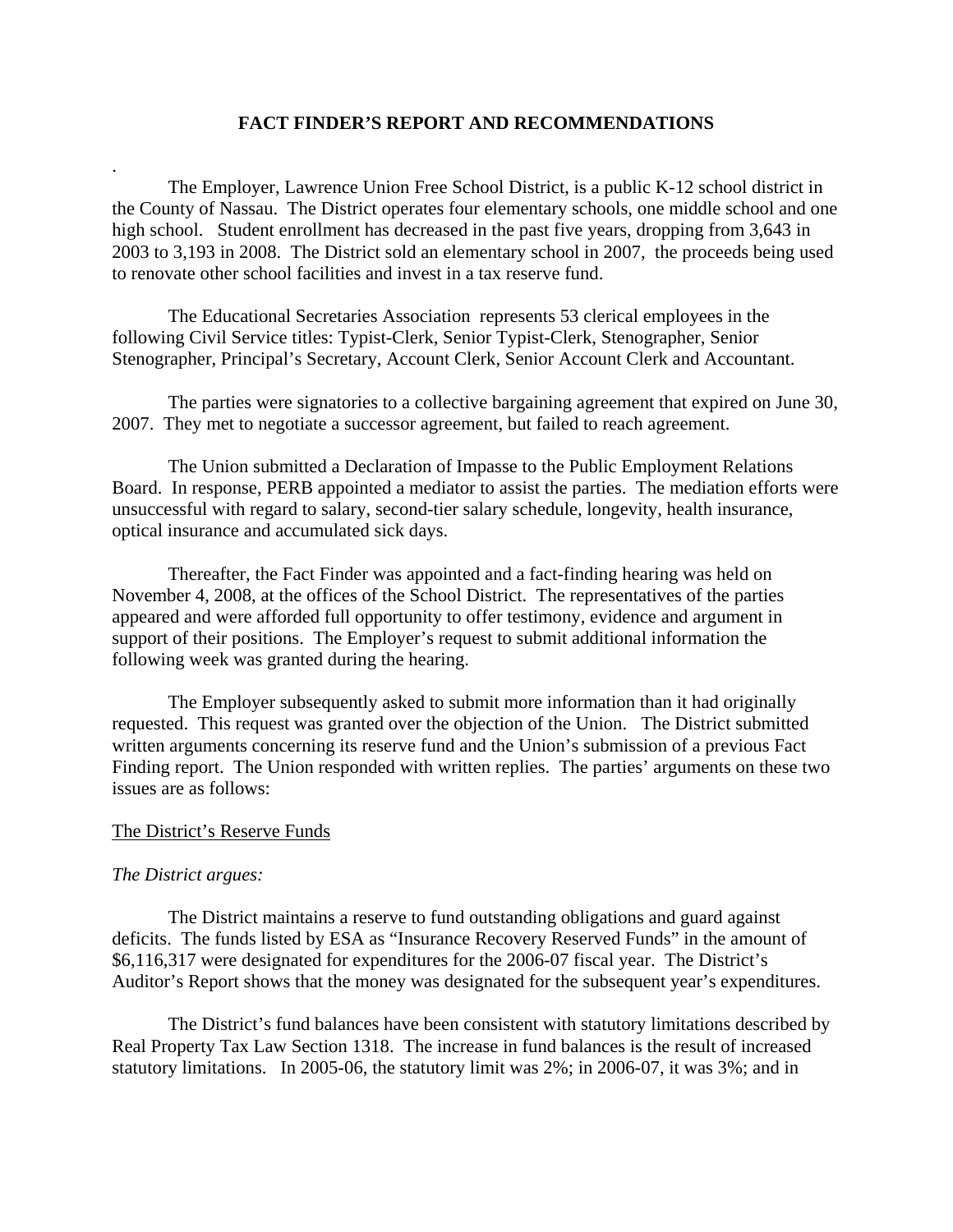2007-08 it was 4%. This statutory increase evidences a preference for the school district to maintain unencumbered resources within its budget.

 The District's fiscal health is also contingent upon State aid. One of the Governor's proposals to cut State aid reduces aid to Lawrence by 10%. The Governor has proposed a decrease of \$848,199 for the current fiscal year. The economic realities of the current recession must be considered.

#### *The Union argues:*

 The focus on reserve funds is irrelevant to the District's ability to pay for salary increases. Because reserve funds are set up for a specific purpose and can only be used for that purpose, the Union does not claim they can be used for salary. The Town of Lawrence has established appropriate reserve funds with balances that indicate the District's strong fiscal health.

 The funding available to pay for a salary increase is in the unreserved fund balance, which can be used for any purpose. The fund balance is growing because the District underspent for three years.

 At the end of the 2006-07 school year, the District had an unreserved fund balance of \$11,087,613. That amount was more than 12% of their operating budget, and well beyond the statutory limit of 4 percent. At the end of the 2007-08 school year, the balance would be more than \$8,000,000, or 9% of the budget. The Union could not project the level of the unreserved fund balance for the end of the 2008-09 school year because the District did not provide the Union with the current year ST-3 in a timely manner; however, once the ST-3 was provided to the Union, it was clear that the District continues to have a substantial unreserved fund balance that could be used to fund a contract for the ESA.

 The potential State aid cut referenced in the District's letter was rejected by the State Legislature. Since State aid is not a major source of revenue to Lawrence, concerns about future reductions should not be a major part of any decision about the District's ability to pay.

# The LFMA Fact Finding Report

# *The District argues:*

The Union should not be allowed to submit the previous Fact-Finding Report for the Lawrence Facilities Management Association (PERB Case No. M2004-141). The fact-finding recommendation issued in the LFMA matter did not provide a blueprint for the contract that was ultimately agreed to by the parties.

 There are significant differences in circumstances between the LFMA and the ESA negotiations. In addition, the final LFMA agreement did not resemble the Fact Finder's recommendations. There are 9 employees in the LFMA unit and more than 50 ESA members. The LFMA contract contained provisions regarding merit payments for quality work and an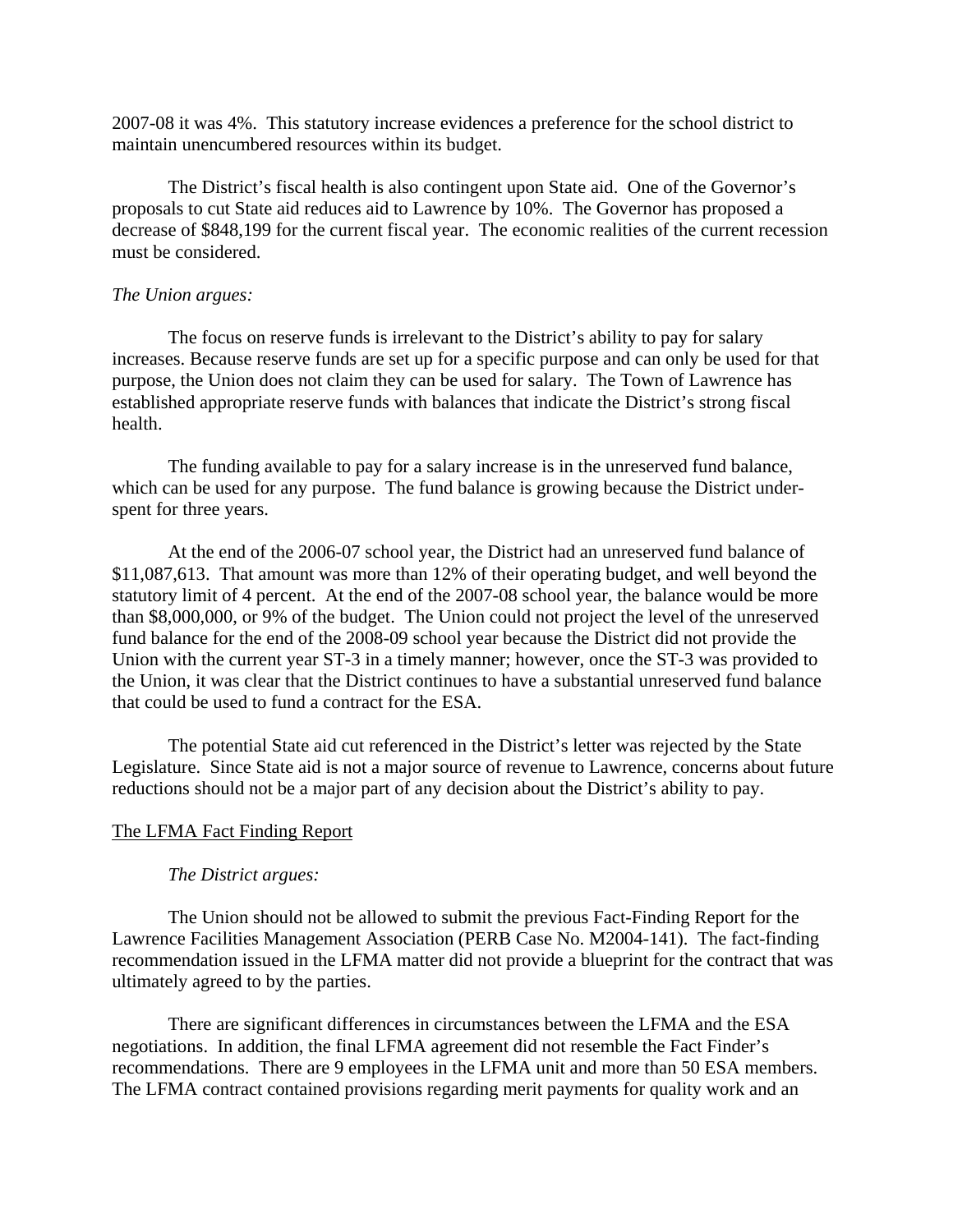attendance bonus, and the parties had been without a contract six years. The ESA contract has no such provisions and the ESA contract expired in June, 2007.

# *The Union argues*:

 The LMFA bargaining unit and contractual terms differ from the ESA. However, the previous Fact Finder's report has probative value in the instant case; although compensation was handled differently, the Fact Finder's findings were accepted by the District in the areas of health insurance, attendance bonus, shoe and uniform allowance, binding arbitration, salary or promotion, and work week.

 As to LFMA compensation, the agreement amounts to a 16.5% increase over the final four years of the contract. For 2008-09, the 5-step increase per unit member of \$6,000 represents a 10% increase on a \$60,000 salary. Thus, over five years, the total package agreed to by the District and the LFMA was 26.5%. It is also significant that the LFMA and District did not agree to a second-tier salary schedule. The ESA's salary proposal is for 20% over five years.

# **DISPUTED CONTRACT PROVISIONS**

### **Compensation (Salary and Longevity)**

ESA Proposal:

| 2007-08 | 3.5%  |
|---------|-------|
| 2008-09 | 3.75% |
| 2009-10 | 4.0%  |
| 2010-11 | 4.25% |
| 2011-12 | 4.5%  |

Longevity payment of \$2,000 at the  $17<sup>th</sup>$  and  $20<sup>th</sup>$  years of service

District's Proposal*:* 3.25% per annum for five years

#### *Union's Position*

 The parties agree that a five-year contract would be suitable. In addition, there is no dispute over the payment of step increases in each year of the contract where applicable. The cost of living has significantly increased since the beginning of bargaining and is now over five percent. Confidential secretary workers have received annual raises for the 2007-08 school year of from 4% to 8%. The ESA unit is down at least five positions, freeing up money which is available to pay for the cost of the new contract.

 A budget analysis entered into evidence shows that the District's budget has the monies to pay for the modest increases requested. A school building has been sold and the District plans to close another building soon. According to the 2006-7 Lawrence School District profile, the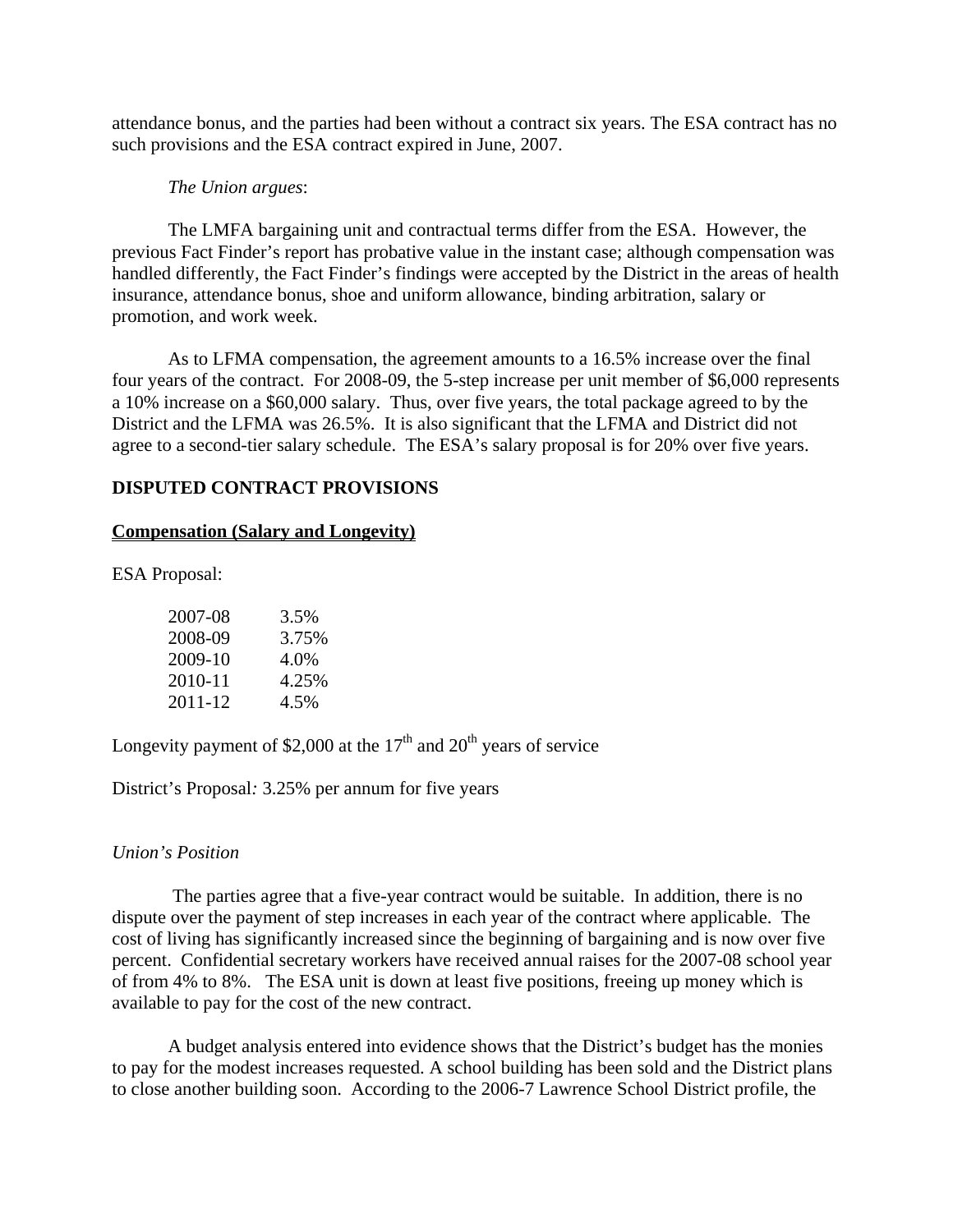tax rate per \$1000 is extremely low, ranking 601 out of 672 districts. Indicators of wealth are extremely high: property value per pupil (43 of 677 districts); personal income per pupil (19 of 677 districts); and personal income per return (33 of 677 districts).

 The Union's members are the first persons whom visitors meet when they enter the schools. It is because of their continued dedication and excellence that the District has won a welcoming reputation. Employees in the unit are working harder and doing more work than in the past.

Other increases already settled in the District's units include:

| 2007-08 | 3.75% |
|---------|-------|
| 2008-09 | 3.75% |
| 2009-10 | 4.0%  |
| 2010-11 | 4.25% |
| 2011-12 | 4.5%  |
|         |       |
| 2007-08 | 2.25% |
| 2008-09 | 2.5%  |
| 2009-10 | 2.75% |
| 2010-11 | 2.75% |
|         |       |

 Currently, bargaining unit members receive a \$1,000 longevity bonus at the start of the  $17<sup>th</sup>$  and  $20<sup>th</sup>$  years of service. This is a modest proposed increase. Longevity was not altered in the last round of bargaining. It is a recognition for those who have dedicated their careers to the District. Estimated cost of this proposal is \$18,000.

### *District's Position*

 The District's salary increase offer is in line with other Nassau County school districts and other unions in the Lawrence district.

 There is no other district in Nassau County that pays a higher maximum salary than the Lawrence Account Clerk salary of \$59,910. The average maximum salary for Account Clerks in Nassau County is \$49,400. Lawrence has 14 steps to reach the maximum amount, while nine districts have steps ranging from 16 to 30. Fourteen districts have fewer or an equal amount of steps. The minimum salary for Account Clerks in Lawrence is \$38,575. Two Nassau County districts paid a higher minimum salary.

 The minimum salary for Lawrence Senior Account Clerks is \$40,596. Only three other districts in Nassau County paid a higher minimum salary. Twenty-four Nassau County districts paid a lower minimum salary. The maximum salary for Senior Account Clerks in Lawrence is \$63,779; the average maximum in Nassau County is \$55,441. In Lawrence, it takes 14 steps to reach the maximum. Seven other districts have a greater amount of steps and 14 districts have fewer or equal amount of steps.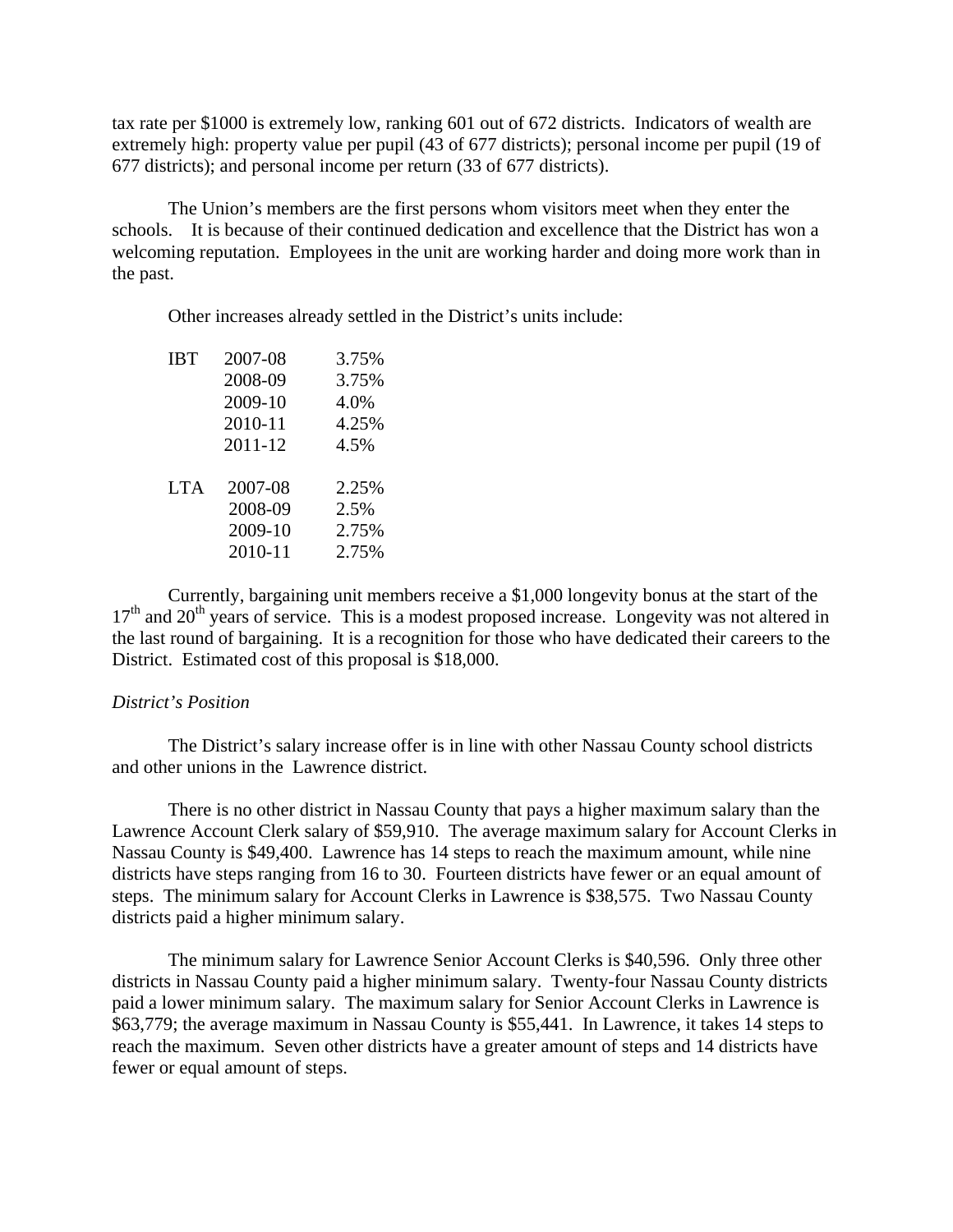The minimum salary for Lawrence Senior Stenographers is \$35,620. Three Nassau County districts paid a higher minimum salary and 19 districts paid a lower minimum salary. The maximum Lawrence Senior Stenographer salary is \$56,638. The average maximum salary for Senior Stenographers in Nassau County is \$52,863. Twenty districts paid a lower maximum salary and two other districts paid a higher maximum salary. It takes 14 steps to reach maximum pay in this Lawrence title. Seven districts have more steps and twelve have fewer.

 The Lawrence Senior Typist Clerk's minimum salary was \$32,249. The maximum Lawrence Senior Typist Clerk's maximum salary was \$51,302. Five Nassau County districts paid a higher maximum salary and thirteen paid a lower minimum salary. The average maximum salary for Senior Typist Clerks in Nassau County is \$46,872. It takes 14 steps to reach maximum pay in Lawrence. Seven districts have a higher amount of steps and 18 districts have a lower amount of steps.

 The Lawrence Steno-Secretary minimum salary is \$35,620 and the maximum salary is \$56,638. Ten Nassau County districts paid a higher salary and nine districts paid a lower salary. The average maximum salary for Steno-Secretary in Nassau County is \$55,849. It takes 14 steps to reach maximum pay in Lawrence. Seven districts have a higher amount of steps and 8 districts have a lower amount of steps.

 The minimum salary for Lawrence Stenographer is \$32,813. Seven Nassau County districts paid a higher minimum salary and 13 paid a lower minimum salary. The maximum Lawrence Stenographer salary was \$51,887. Six districts paid a higher maximum salary and 14 paid a lower maximum salary. The average maximum salary for Stenographers in Nassau County is \$47,855. Lawrence has 14 steps for reach this maximum amount. Eight districts have a greater amount of steps and 12 districts have fewer or an equal number of steps.

 In June 2007, the Lawrence Typist Clerk's minimum salary was \$31,639. Four Nassau County districts paid a higher minimum salary and 28 districts paid a lower minimum salary. The maximum Lawrence Typist Clerk salary was \$50,674. Three Nassau County districts pay a higher maximum salary and 29 districts pay a lower maximum salary. The average maximum salary for Typist Clerks in Nassau County is \$43,135. Lawrence has 14 steps to reach the maximum amount. Fourteen districts have a greater amount of steps and 20 districts have fewer or equal steps.

According to these salary comparisons, the ESA staff receives top salaries compared to other Nassau County school districts. The District cannot afford to offer further increases and benefits. It would only consider such increases in exchange for a second tier of salary schedules applicable to employees hired after ratification of the new contract.

 According to the 2006-07 NIS report, five other Nassau County districts paid an increase of 3.25%. Ten Nassau County districts paid an increase of less then 3.25%. Twenty-seven Nassau County districts paid an increase of more than 3.25%. The average increase in Nassau County was 3.44% for the 2006-07 school year.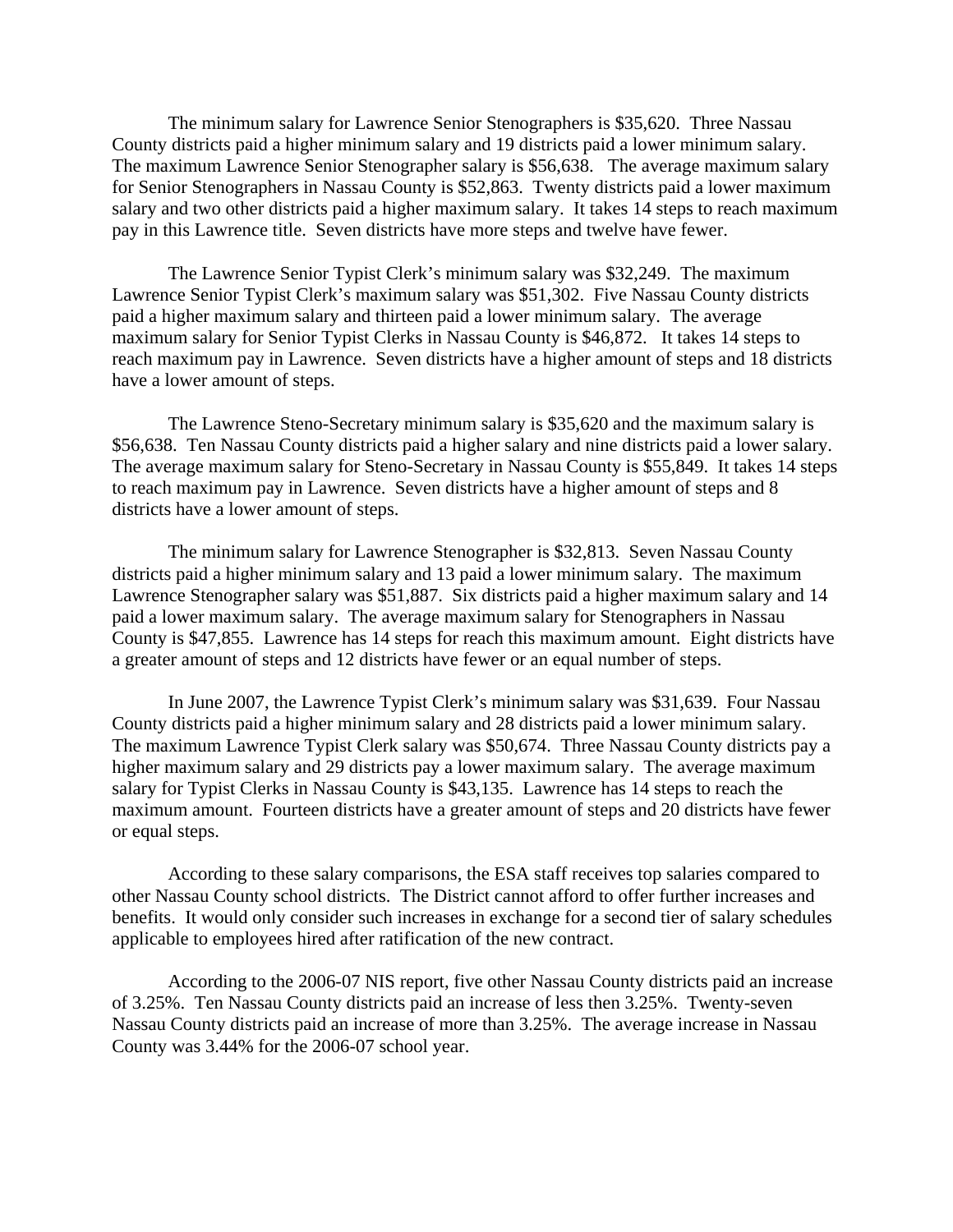The District's offer of a 3.25% salary increase per year is in line with the usual and customary annual salary increases provided by the District. Counselors and Psychologists receive an annual salary increase of 2.5% through the 2009-2010 school year. Administrators receive an annual salary increase of 2.27%, increasing to 2.95% in 2009. Teachers receive an annual salary increase of 2.75% through the 2010-11 school year. Facilities and Management unit members receive an annual 2.25% increase per year. The Local 237 contract provides for a higher increase, but the unit has agreed to concessions, including a second-tier salary schedule.

DISCUSSION: The economic concerns of the parties reflect the current tensions of the collective bargaining process in the public sector, as well as the general economic climate. School districts feel pressure to exercise fiscal prudence, while employees want to be compensated in a way they believe reflects the value of their performance.

 The comparative evidence concerning salaries in Nassau County shows that pay rates for ESA members in all titles tend more towards the high end of each range. There are no historic factors compelling higher-than-average raises. On the other hand, the District's excellent conservatorship of its funds makes it unnecessary to recommend below-average salary raises.

 Unit members have been without a contract for almost two years. While this is a significant length of time, it is not so excessive as to justify a salary increase greater than average for Nassau County. For that reason, the recommendation is for salary increases close to the average for Nassau County.

 Longevity bonuses benefit students, and the community in general, by motivating seasoned staff to remain in their jobs for the long-term. ESA estimates the cost to the District of the proposed increase will be \$18,000 over the life of the contract. The District is concerned about its budget over the next five years. Considering the cost of recruiting and training new employees, an investment of half that amount should benefit both the District and eligible ESA members.

#### RECOMMENDATION:

 Year 1: 3.4% Year 2: 3.4% Year 3. 3.4% Year 4: 3.5% Year 5: 3.5%

A longevity bonus of \$1500 at the  $17<sup>th</sup>$  and  $20<sup>th</sup>$  years is recommended.

# **Second Tier Salary Schedule**

District Proposal: Creation of a Schedule B salary schedule for all titles \$8,000 below current compensation for all new hires. This schedule is to be frozen for the life of the contract.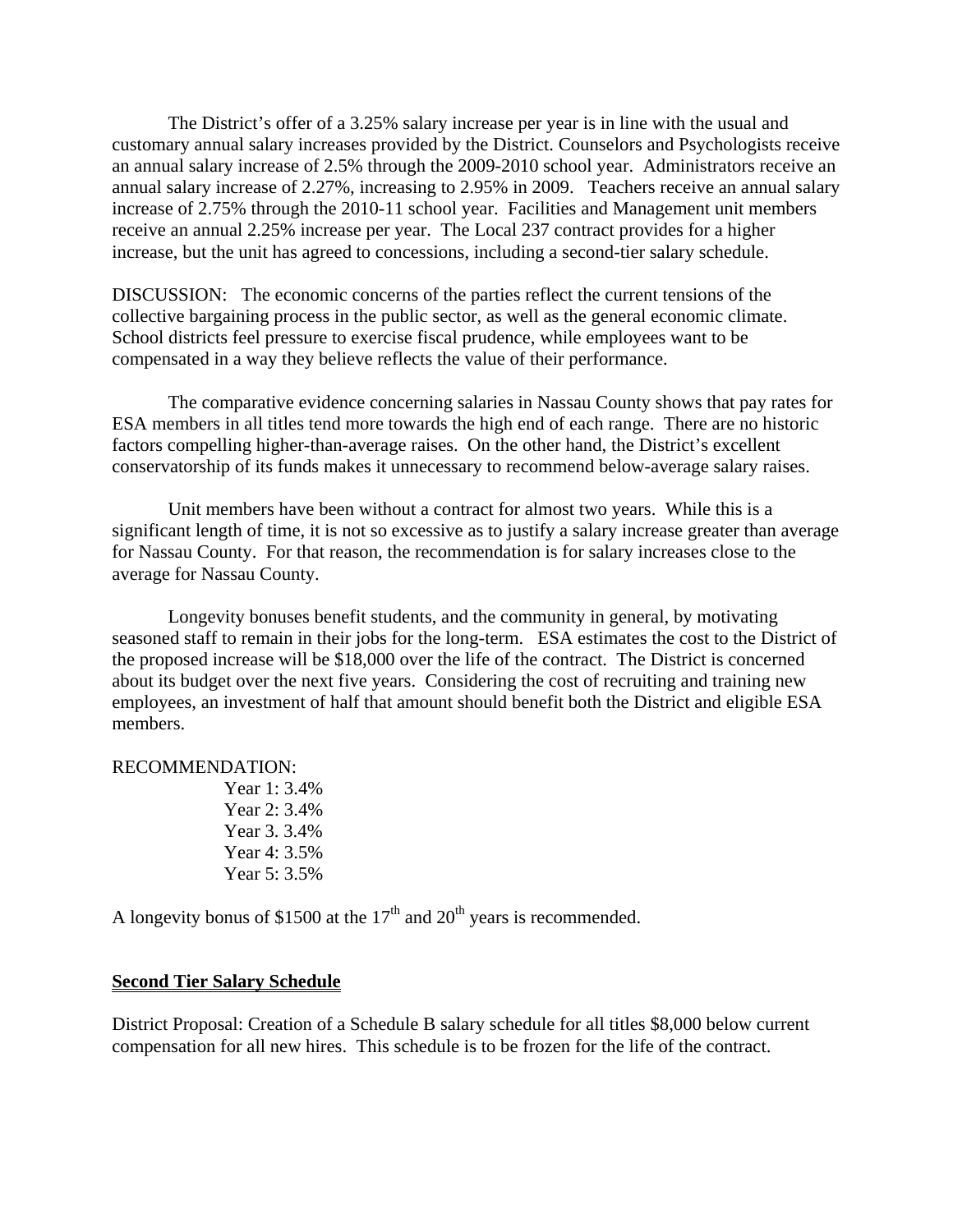# *ESA's Position*

 Everyone should be treated equally and fairly. It is unfair to disadvantage those who are not yet hired, especially when the District has enough money to pay for decent raises for everyone. In prior negotiations, the ESA agreed to E and O entry level steps which added two years to progression to top step on the salary schedule. The ESA schedule has very modest increment increases, and increment alone would not be enough to keep up with the cost of living. A recent addition to the unit, the Accountant, was hired on step 10 because salary at the earlier steps was insufficient.

 When the IBT unit agreed to give the District a second-tier salary schedule, the percentage increases for members at the time were more generous than what the District has offered the ESA. If the District's proposal is accepted, the percentage increases should be significantly higher.

# *District's Position*

 The Board of Education believes that the current tax structure, along with declining enrollment, will not allow for future tax increases. Establishing a second tier is a way to achieve tax rate stability that will continue to provide substantial increases to the current staff.

 The District is committed to negotiating a second tier in each of its contracts; thus, its willingness to consider the ESA's higher salary demands is conditioned on establishing a second tier. The recently-negotiated Local 237 contract includes a second-tier provision.

DISCUSSION: Establishing a second-tier salary schedule would have a great impact on the future of ESA unit members, as well as on the future of the union itself and its bargaining positions. Speculation about the future is not enough to justify instituting a second tier. In addition, a flat across-the-board wage cut of \$8,000 and 5-year freeze would incur difficulties during the next round of bargaining.

 The record demonstrates that the District has managed its resources prudently enough to fund average salary increases for the next five years. The District is closing schools and the ESA has lost members in these titles. The evidence shows it is unlikely that the District will be hiring in such numbers as to seriously disadvantage it for the life of the new contract. There is not enough in the record to conclude that a second-tier schedule is necessary for the financial wellbeing of the District.

RECOMMENDATION: A second-tier salary schedule should not be established.

# **Unused Sick Days**

ESA's Proposal: Increase maximum accumulation to 300. Increase percentage paid to 75% for 20 years or more, 70% for 15<sup>th</sup> through 19<sup>th</sup> year, 60% for 10<sup>th</sup> through 14<sup>th</sup> year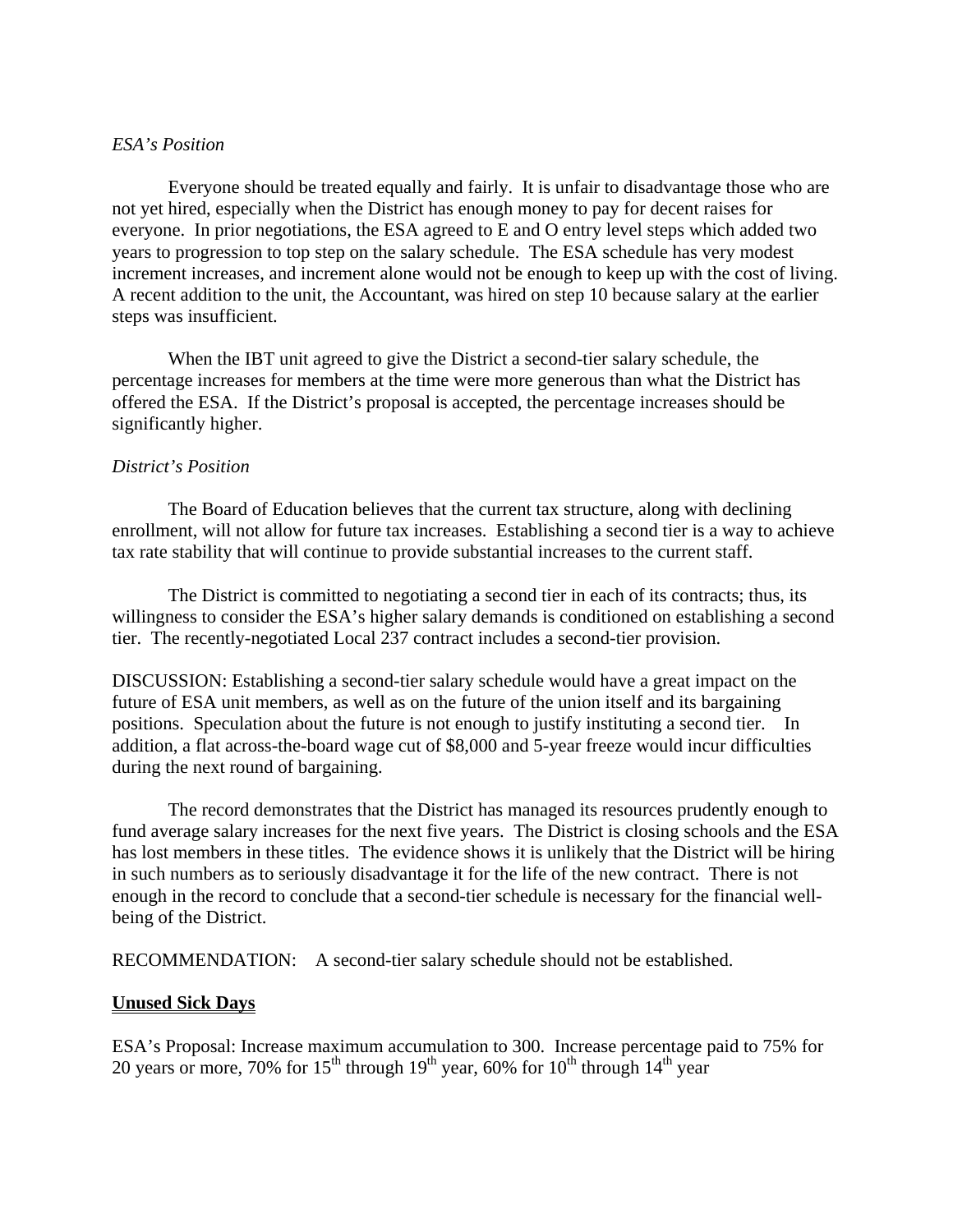District's Proposal: Sick days to be credited at their value at the time of accumulation, with use of days to be on an FIFO basis. New employees will be permitted to accumulate 75 days for purposes of retirement payment.

### *ESA's Position*

 Unused sick days should be paid for when the time is used, as set forth in a longstanding provision of the contract. Currently, the ESA contract provides a maximum of 150 days for use. The LFMA unit has a maximum of 265 days for use and, for retirement, a maximum of 300 days paid at \$100 a day. Thus, the ESA proposal is an understandable parity request with the LFMA.

 The IBT unit has a 265-day maximum. At retirement, IBT members receive 200 days at 50% (20 years); 200 days at 45% (15-19 years); and 200 days @ 35% (10-14 years). The total number of days reimbursed increases to 265 as of 7/1/11.

 Agreeing to the District's proposal would be a regression for the ESA. It would also be counterproductive for the District since, to calculate the cost of each sick day, the District would have to pay for hours of overtime. Sick days are there for those who need them. If they are not used, members can be rewarded at the end of their careers. Seventy-five days of accumulation at retirement is not enough.

DISCUSSION: The contracts entered into evidence show that the District has negotiated varying plans for accumulating sick leave with each of its unions. The comparisons are complicated by a number of factors, including the two-tier schedule negotiated by L. 237. Although the particulars of each unit's agreement on this subject make comparing them difficult, ESA appears to have the lowest number of maximum accumulated sick days per year, with other units allowed to accumulate at least 200 days a year. .

 The District's proposals would amend the contract so that the monetary value of sick days would be calculated at their value under the present-day contract when claimed at retirement. Traditionally, accumulated sick time claimed at retirement has been discounted upon retirement so that the ends contemplated by this proposal would be achieved; in other words, the net present value of the sick time is approximated by discounting their future value upon retirement. Although it may not be a precise calculation, the traditional method bypasses future disputes about the exact monetary calculations of time earned now. Discounting future value avoids instituting a cumbersome record-keeping system that may give rise to disagreements in the future. For these reasons, too, it is not recommended that the parties embark upon a scheme in which the "chronologically oldest" sick days would be used first.

 The same considerations concerning proposals for a second-tier salary schedule apply to the proposal to reduce maximum allowable sick leave accumulation to 75 days for new hires. There is not enough demonstrated need at the present time to justify reducing sick leave accumulations so drastically for newly-hired employees. As mentioned above, there is a value to the community as a whole in motivating seasoned employees to remain with the District.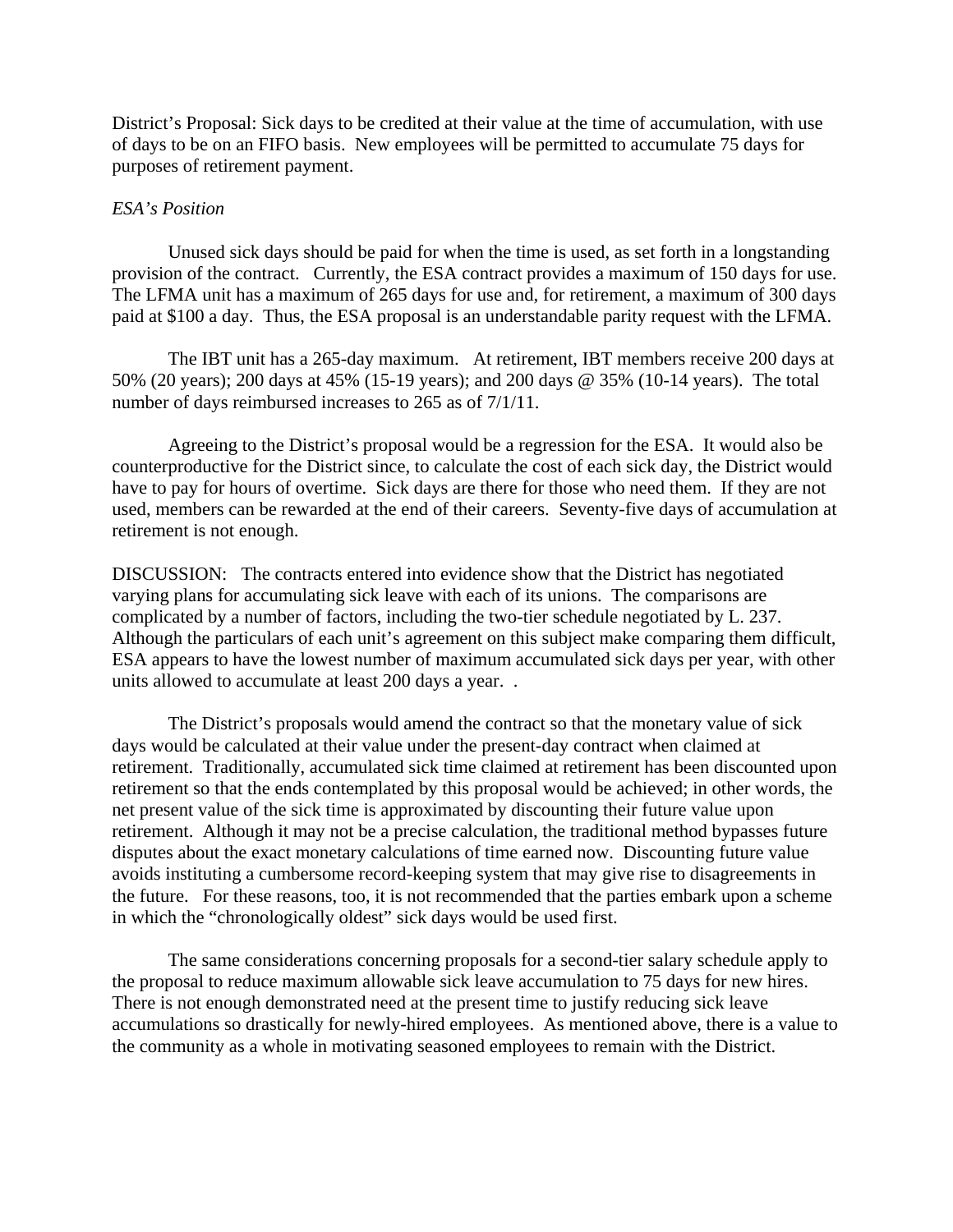RECOMMENDATION: ESA unit members should receive payment for unused sick days according to the following rate schedule:

> 20 years or more - maximum of 200 days at 50% of daily rate of pay 15-19 years - maximum of 200 days at 45% of daily rate of pay 10-14 years - maximum of 200 days at 35% of daily rate of pay

It is recommended that the contract continue to provide that a lump sum payment will be made for unused sick leave at a percentage of the daily rate of pay during the last year of employment.

# **Health Insurance**

ESA Proposal: Increase payout for declination of health insurance to \$2,000 for the family plan and \$800 for the individual plan.

District Proposal: Increase employee contribution to 20%.

# *ESA's Position*

 The ESA payout for declination of health insurance is \$1200/\$700. The ESA asserts that the payout for those in its unit should be the same as those in other units. The current payout is \$2000/\$800 in the LTA unit for those declining health insurance coverage.

 Currently, ESA pays 18% towards health insurance. ESA salaries are not as high as other units who pay more and whose salaries are higher. The ESA should not have to increase its already high contribution (as a percentage of salary) to health insurance.

# *District's Position*

 The District's last proposal of March 3, 2008, continued a provision that union members' health insurance premium contribution rise to 20% from 18%. This raise is in keeping with the contributions made by other unions in the district. The Teachers' contract provides that its members will pay 18% as of July 2008 and 20% as of July 2009; the Administrators' contract provides that its members pay 23% as of July 2008; the counselors and Psychologists' contract provides that its members pay 18% and 19% as of, respectively, July 2008 and July 2009.

 The Union proposes that its health insurance withdrawal for family coverage be increased from \$1200 to \$2000. Although the Lawrence Teacher contract and Counselors and Psychologists contracts provide for an amount of \$2,000, the other three union contracts do not provide such a high rate. Administrators are paid \$500 if they withdraw from the District's health plan and members of Local 237 and the LFMA receive \$1200 when they withdraw from their plans.

DISCUSSION: The rising costs of health care are a burden on employees and employers throughout Nassau County and the country. It is more than likely that these costs will continue to rise over the life of the contract. Other District employees are paying 20% of their health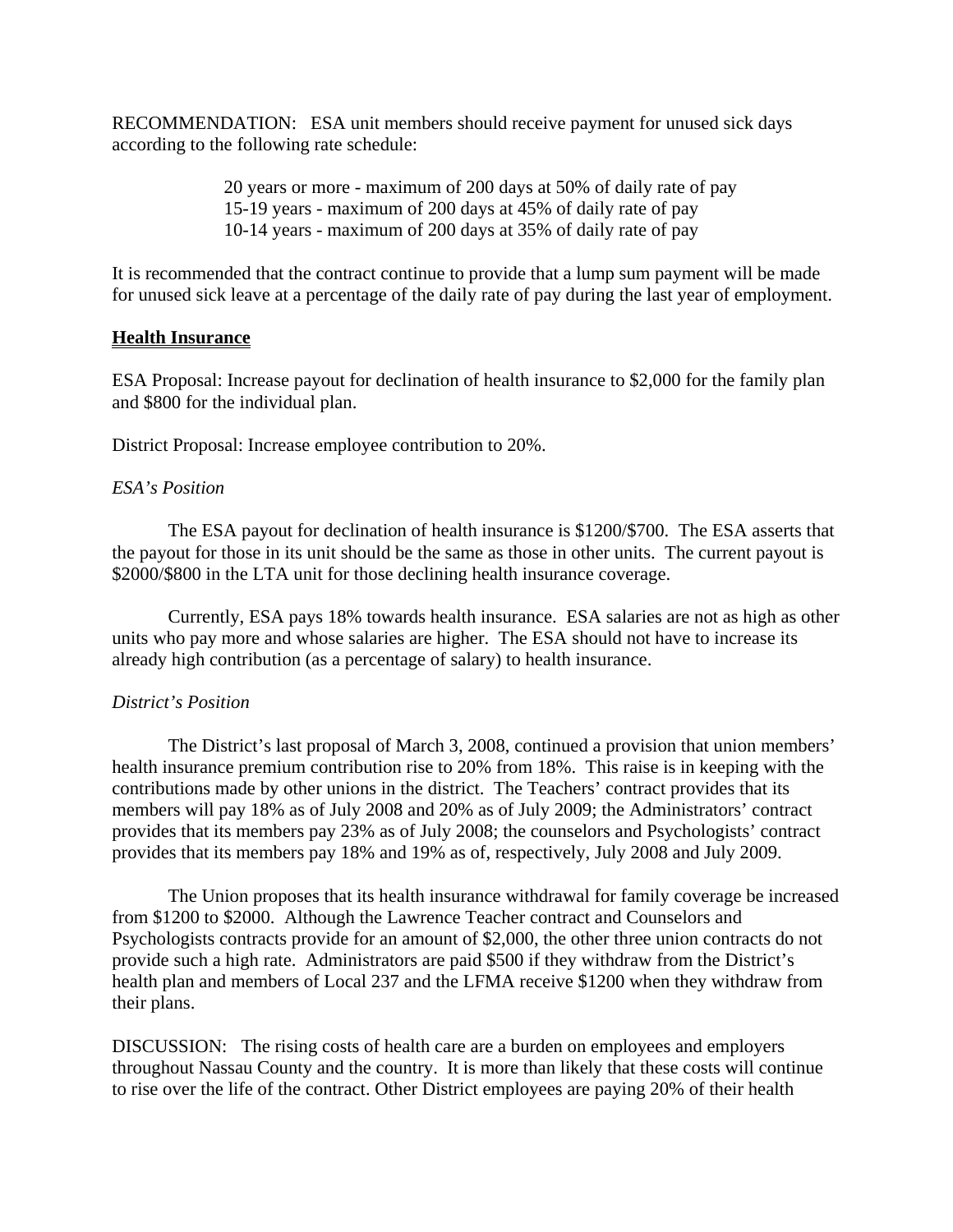insurance premiums. Paying that amount is not unreasonable and should not be unduly burdensome to ESA members.

 The Union's proposal would have the District pay more to employees who opt out of the group plan. The District will agree to that proposal if its additional out-of-pocket costs are offset by higher contributions from employees who remain in the plan. When employees opt out of the plan, the District's total health insurance costs go down. It should be willing to incent its employees for the lower costs, as long as the incentive does not become economically inefficient. As the cost of premiums goes up, it makes sense to increase the health insurance withdrawal, also. Declination payments of \$1500/\$900 are reasonable, considering their value to the District.

RECOMMENDATION: Health insurance premium contributions should be 18% in the first two years and 20% in the following three years. Declination payments should be \$1500 and \$900.

# **Optical Insurance**

ESA Proposal: Increase optical payment to \$200.

# *ESA's Position*

 The optical payment has not changed since 7/1/00. \$150 is not sufficient to cover the cost of eyeglasses. Those in our unit especially need proper eye coverage.

# *District's Position*

 The Lawrence Teachers contract provides that the District will contribute \$30 and Union will contribute \$15 per member. Administrators, Counselors and Psychologists do not receive optical insurance. The Local 237 and LFMA contracts provide \$150 for optical reimbursement. Optical reimbursement of \$150 is equal to or better than optical reimbursement for other unions in the District and should not be increased.

DISCUSSION: A payment of \$150 appears to be comparably correct for optical insurance in this District.

RECOMMENDATION: The optical benefit should remain at maximum reimbursement of 150 per year for the cost of one eye examination and/or one pair of eyeglasses and/or one pair of contact lenses.

 It is anticipated that these recommendations constitute an appropriate and equitable framework for resolving this impasse, which arises during a difficult economic time. All items not discussed or specifically recommended are deemed to be dropped. These recommendations should be acceptable to the parties, who are ultimately concerned with the well-being of the school system and its importance to the community of Lawrence as a whole.